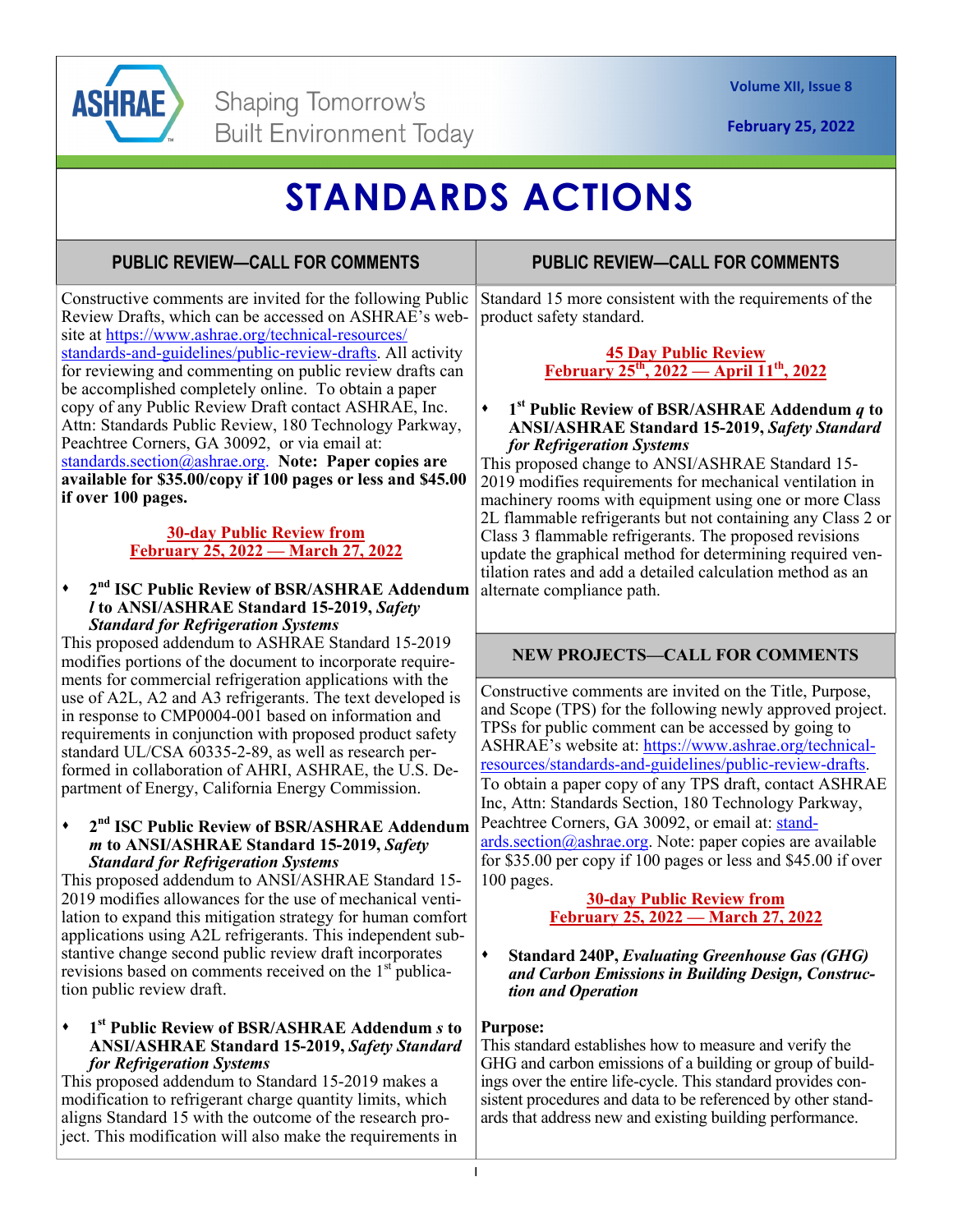

# **STANDARDS ACTIONS**

| <b>NEW PROJECTS-CALL FOR COMMENTS</b>                                                                                                                                                                                                                                                                                                                                                                                                                                                                                                                                                                                          | <b>NEW PROJECTS-CALL FOR MEMBERS</b>                                                                                                                                                                                                                                                                                                                                                                                                                                                                                                                                                                                                    |
|--------------------------------------------------------------------------------------------------------------------------------------------------------------------------------------------------------------------------------------------------------------------------------------------------------------------------------------------------------------------------------------------------------------------------------------------------------------------------------------------------------------------------------------------------------------------------------------------------------------------------------|-----------------------------------------------------------------------------------------------------------------------------------------------------------------------------------------------------------------------------------------------------------------------------------------------------------------------------------------------------------------------------------------------------------------------------------------------------------------------------------------------------------------------------------------------------------------------------------------------------------------------------------------|
| Scope:<br>This standard covers:<br>existing buildings, new buildings, groups of buildings, or<br>portions of buildings<br>2.<br>determination, including calculation methodology, and<br>expression of the building(s) zero net GHG and zero net<br>carbon status for building operation<br>GHG and carbon emissions associated with flows across<br>3.<br>the site boundary and off-site credited flows<br>embodied GHG and carbon emissions of building mate-<br>4.<br>rials and systems                                                                                                                                     | <b>Purpose:</b> The purpose of this standard is to specify meth-<br>ods of testing for rating the capacity and efficiency of self-<br>contained, mechanically refrigerated vending machines for<br>sealed beverages.<br>Scope: This standard:<br>a. establishes uniform methods of testing for determining<br>laboratory performance of refrigerated beverage vending<br>machines;<br>b. applies to refrigerated beverage vending machines and                                                                                                                                                                                          |
| This standard does not:<br>establish building GHG and carbon emission goals or<br>limits<br>2. provide design guidance or design requirements                                                                                                                                                                                                                                                                                                                                                                                                                                                                                  | combination machines;<br>does not apply to climate controlled snack vending ma-<br>c.<br>chines, frozen food vending machines, refrigerated food<br>served hot vending machines, or hot beverage vending ma-<br>chines;<br>d. lists and defines the terms used in the methods of test-                                                                                                                                                                                                                                                                                                                                                  |
| <b>NEW REVISION PROJECTS</b>                                                                                                                                                                                                                                                                                                                                                                                                                                                                                                                                                                                                   | ing;<br>e. defines standard sealed-beverage storage capacity; and<br>establishes test conditions for rating.                                                                                                                                                                                                                                                                                                                                                                                                                                                                                                                            |
| Standards Committee approved the following new revision<br>projects with the same TPS. The TPSs for this project is not<br>available for public review comment at this time. If you<br>would like to comment, please email Connor Barbaree at:<br>Standards.Section@ashrae.org.                                                                                                                                                                                                                                                                                                                                                | $\blacklozenge$<br><b>Standard 240P, Evaluating Greenhouse Gas (GHG)</b><br>and Carbon Emissions in Building Design, Construc-<br>tion and Operation                                                                                                                                                                                                                                                                                                                                                                                                                                                                                    |
| ANSI/ASHRAE Standard 32.1-2017R, Method of<br>٠<br><b>Testing for Rating Refrigerated Vending Machines</b><br>for Sealed Beverages                                                                                                                                                                                                                                                                                                                                                                                                                                                                                             | <b>Purpose:</b><br>This standard establishes how to measure and verify the<br>GHG and carbon emissions of a building or group of build-<br>ings over the entire life-cycle. This standard provides con-                                                                                                                                                                                                                                                                                                                                                                                                                                 |
| <b>NEW PROJECTS-CALL FOR MEMBERS</b>                                                                                                                                                                                                                                                                                                                                                                                                                                                                                                                                                                                           | sistent procedures and data to be referenced by other stand-<br>ards that address new and existing building performance.<br>Scope:                                                                                                                                                                                                                                                                                                                                                                                                                                                                                                      |
| A Call for Members is announced for the following PCs.<br>Persons who are interested in serving on these ASHRAE<br>committees are asked to indicate their interest by complet-<br>ing the online membership application forms listed under<br>Instructions for New Applicants at https://www.ashrae.org/<br>pememberapp or by contacting Connor Barbaree at:<br>ASHRAE, 180 Technology Parkway, Peachtree Cor-<br>ners, GA 30092; phone: 678-539-1138; fax: 678-539-2138;<br>email Standards. Section@ashrae.org.<br>SPC 32.1-2017R, Method of Testing for Rating Re-<br>٠<br>frigerated Vending Machines for Sealed Beverages | This standard covers:<br>existing buildings, new buildings, groups of buildings, or<br>I.<br>portions of buildings<br>2. determination, including calculation methodology, and<br>expression of the building(s) zero net GHG and zero net<br>carbon status for building operation<br>GHG and carbon emissions associated with flows across<br>3.<br>the site boundary and off-site credited flows<br>4.<br>embodied GHG and carbon emissions of building materi-<br>als and systems<br>This standard does not:<br>establish building GHG and carbon emission goals or<br>limits<br>provide design guidance or design requirements<br>2. |